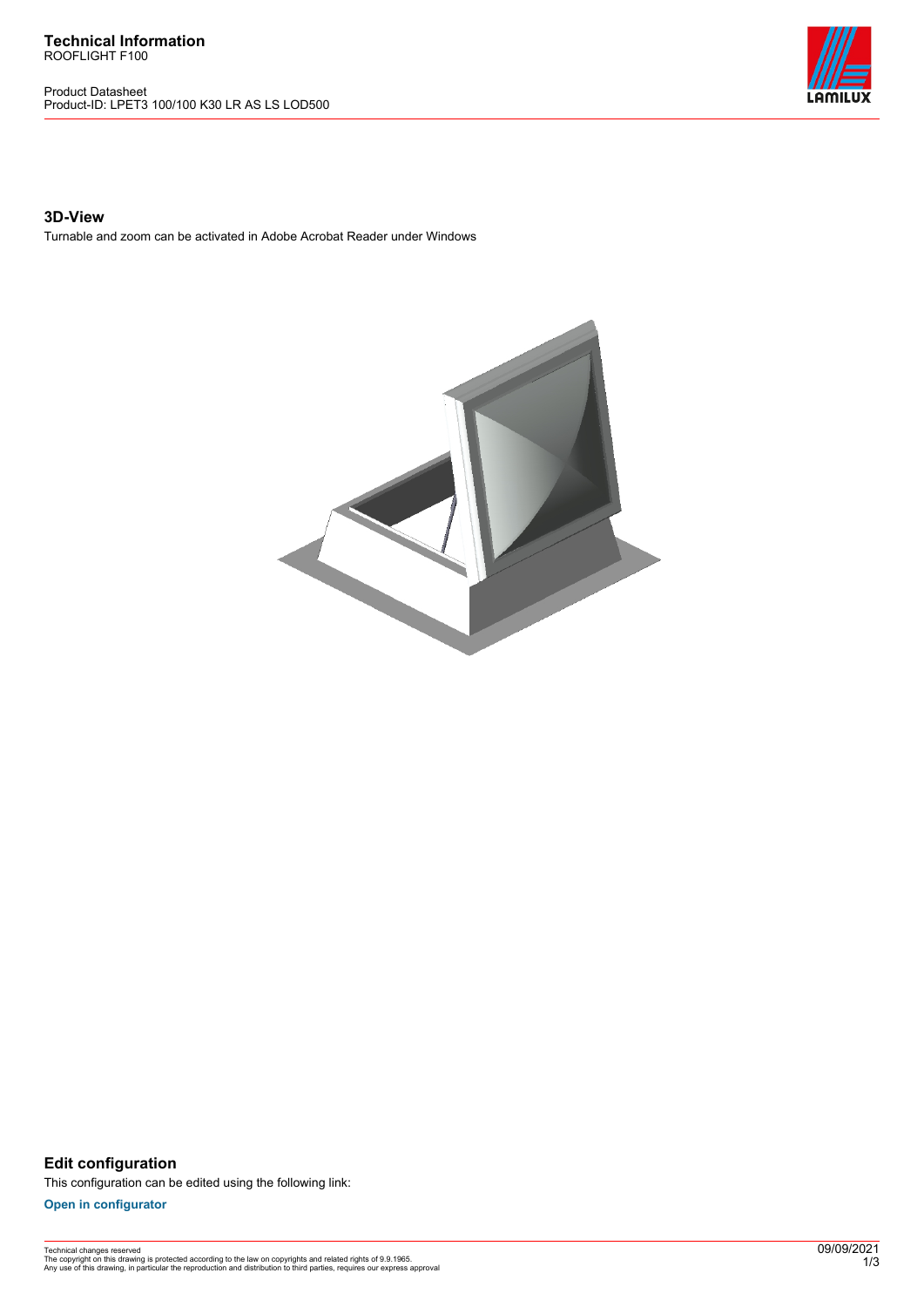Product Datasheet Product-ID: LPET3 100/100 K30 LR AS LS LOD500



## **Product Features**

| <b>Attribute</b>                               | <b>Value</b>                                                |
|------------------------------------------------|-------------------------------------------------------------|
| ROOFLIGHT F100                                 |                                                             |
| product ID                                     | LPET3 100/100 K30 LR AS LS LOD500                           |
| level of detail                                | <b>LOD 500</b>                                              |
|                                                | lower LOD value = simplified selection and reduced          |
|                                                | geometry                                                    |
| <b>UPPER PART</b>                              |                                                             |
| order size, top roof edge size (OKD) [cm]      | 100 / 100                                                   |
| clear dimension (LM) [cm]                      | 82 / 82                                                     |
| exit hatch                                     | manual exit hatch                                           |
|                                                | can be combined with other drives on request                |
| glazing                                        |                                                             |
| heat transition Ut [W/m <sup>2</sup> K]        | $1.8 - 2.0$                                                 |
| material                                       | dome impact-resistant                                       |
| transparency                                   | opal                                                        |
|                                                | triple glazing                                              |
| <b>UPSTAND</b>                                 |                                                             |
| type of upstand                                | GRP upstand                                                 |
| height [cm]                                    | 30                                                          |
| features                                       |                                                             |
| better heat insulation upstand                 | no                                                          |
| suspension lip for storage of the roof line    | no                                                          |
| PVC rail                                       | no                                                          |
| heat insulated foot flange                     | no                                                          |
| YOUR CONFIGURATION HAS THE FOLLOWING QUALITIES |                                                             |
| OKD width                                      | 100 cm                                                      |
| OKD length                                     | 100 cm                                                      |
| LM width                                       | 82 cm                                                       |
| LM length                                      | 82 cm                                                       |
| height of upstand                              | 30 cm                                                       |
| thermal transition Ut                          | ca. 1.9 W/(m <sup>2</sup> K)                                |
| noise insulation level Rw,p                    |                                                             |
| light transmission T                           | ca. 58 %                                                    |
| energy transmission g                          | ca. 58 %                                                    |
| product standard                               | <b>EN 1873</b>                                              |
| fall-through protection                        | fall-through proof for one year from production ((according |
|                                                | to GS BAU 18)                                               |
| construction material class upstand            | E (according to EN 13501-1)                                 |
| construction material class glazing            | E, d0 (nach EN 13501-1)                                     |
| hail resistance class                          | HW5 (according to VKF standard)                             |